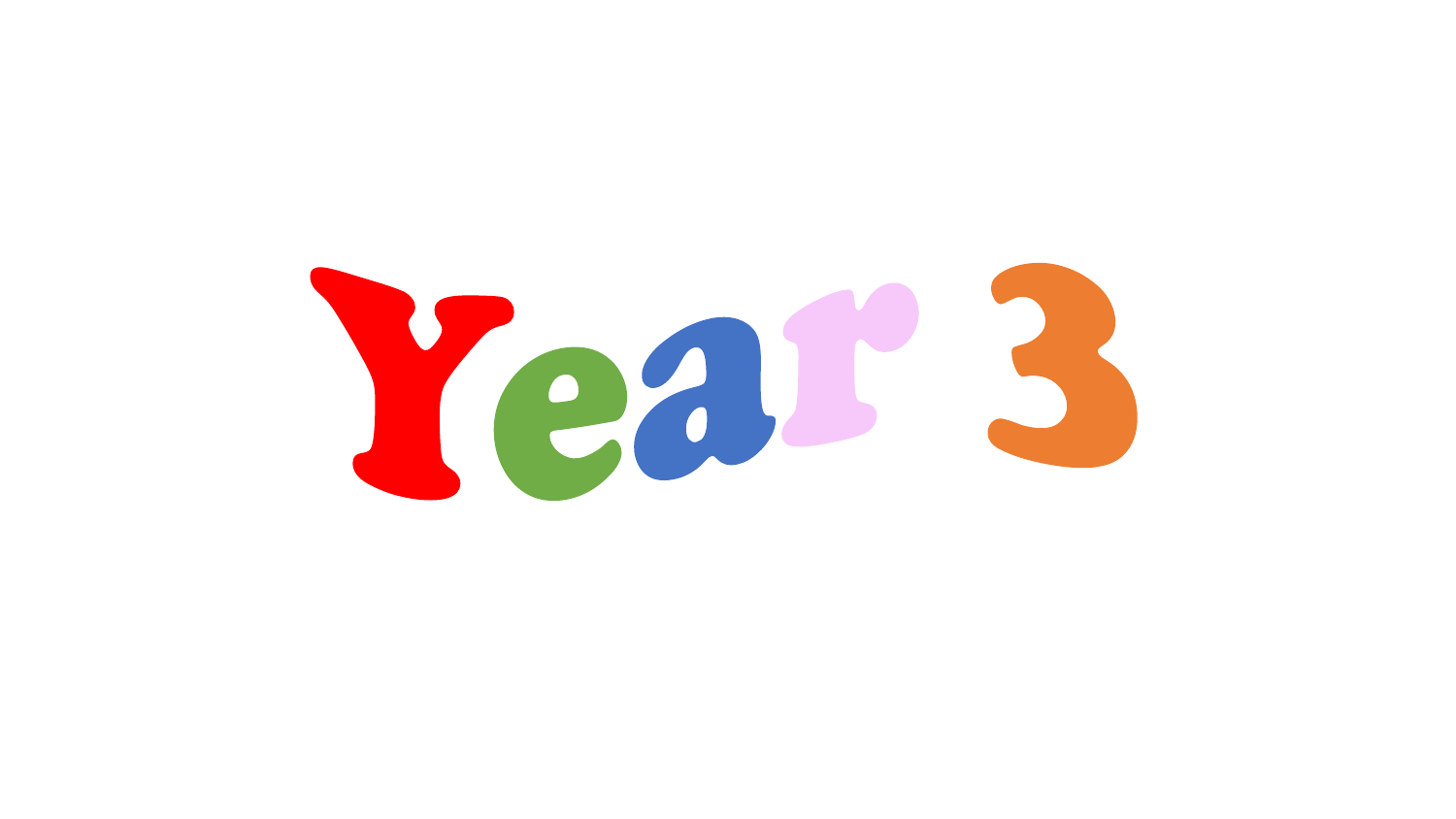### Before half term, we were busy conducting an experiment about rocks and erosion.

We poured water on some clay and wrapped it up, then left one in the freezer and one on the window sill. We have been looking at it over the week to see what happens.

So far we have noticed there are a lot of cracks appearing in the one that's been left in the freezer.

We then checked back again Friday afternoon to see if our predictions are right or not.

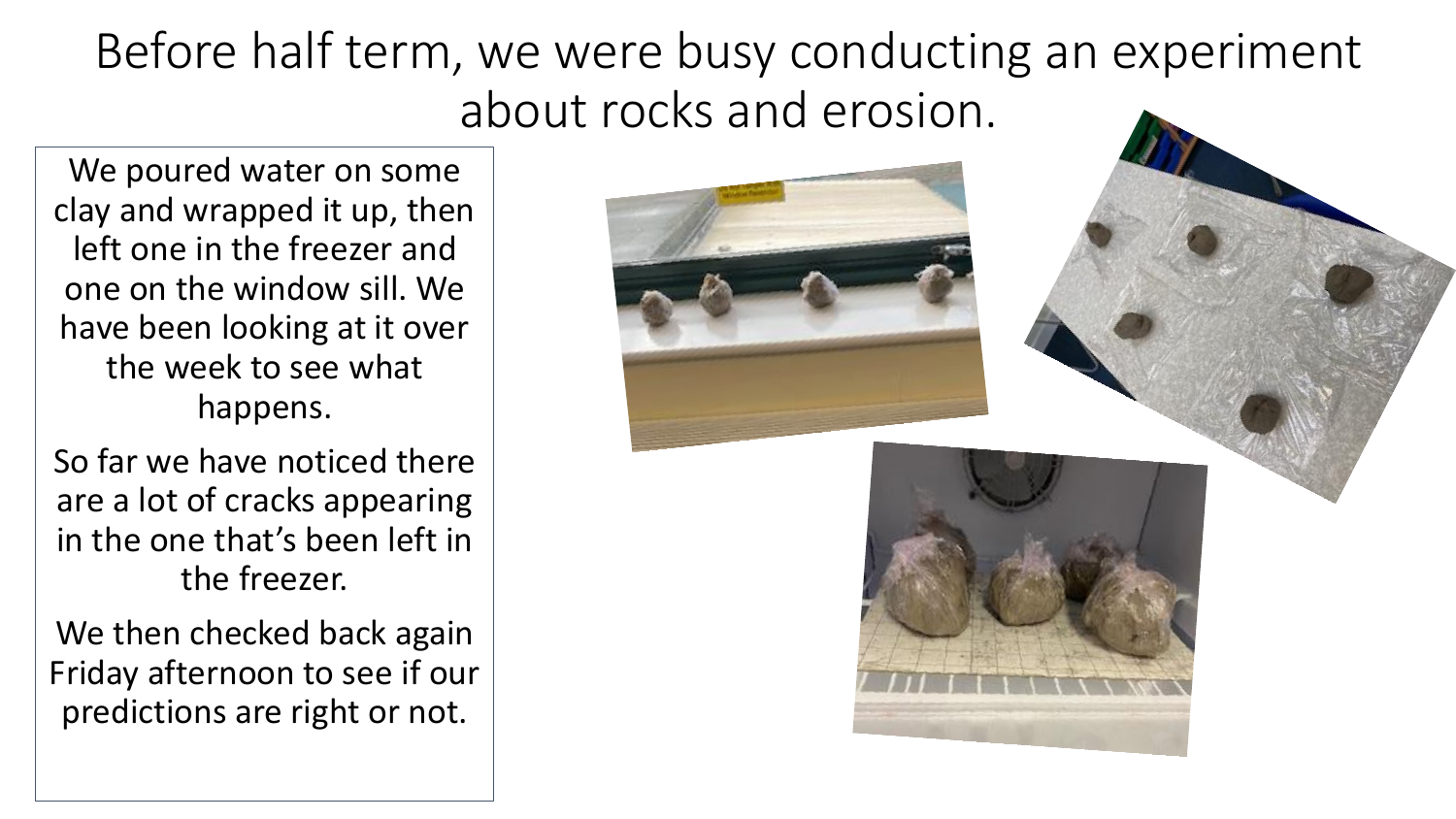## Results!

The one in the freezer had lots of cracks and started to break. The one on the side, had hardly any cracks.

We wanted to see the effect of erosion and saw that once water had got inside a rock, it then expanded and made the rock change and crack.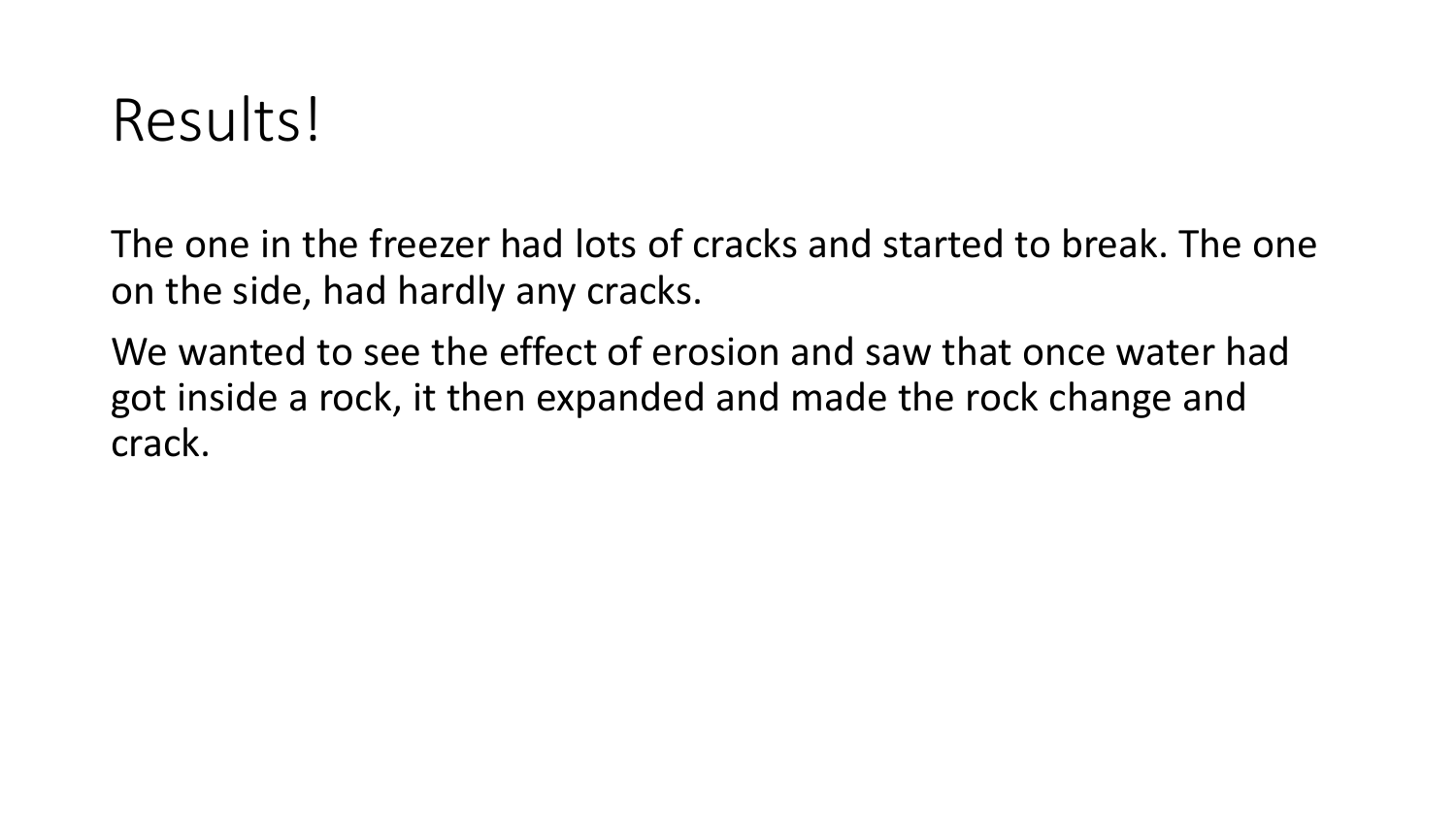# Science afternoon

We looked at the impact of greenhouse gases and the greenhouse effect.

We carried out an experiment to see how the temperature rose when in a greenhouse environment.

Here's how we carried out the experiment….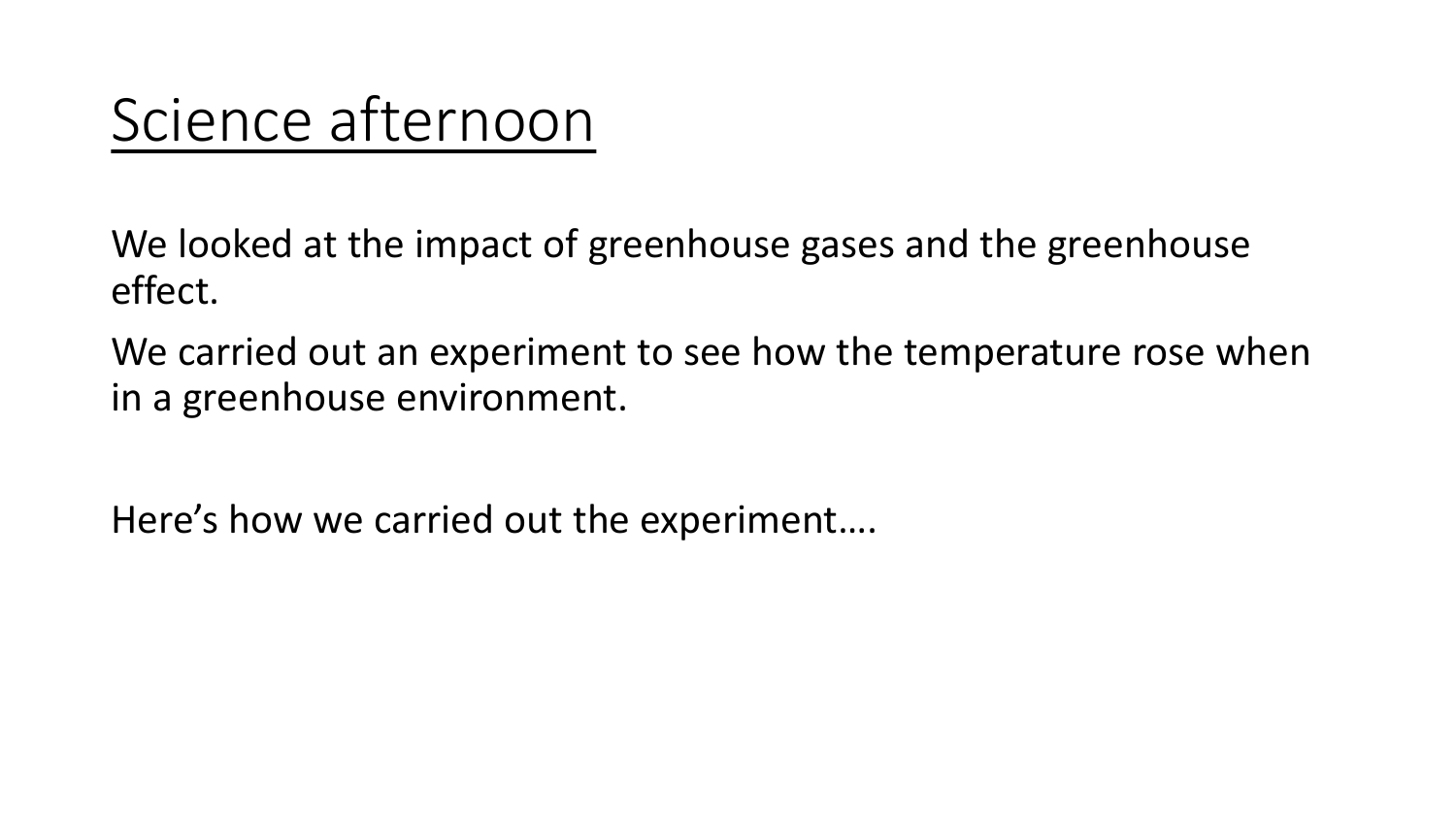### Experiment

### Equipment

2 jars

Soil

Water

2 thermometers

Clingfilm

Tape

Sunlight

Rubber bands

#### Method

- 1. Fill each jar with some soil so that the bottom is covered. Add 2-3 drops of water.
- 2. Place the thermometers in the jars so that they do not touch the soil. Use the sticky tape to hang the thermometer to the jars.
- 3. Cover the top of one jar with the clingfilm. Use the rubber band to hold the clingfilm in place.
- 4. Leave the second jar open.
- 5. Record the initial temperature of each thermometer.
- 6. Put both jars in the sun (or below a strong, warm light).
- 7. Record temperatures after 5, 10 and 15 mins.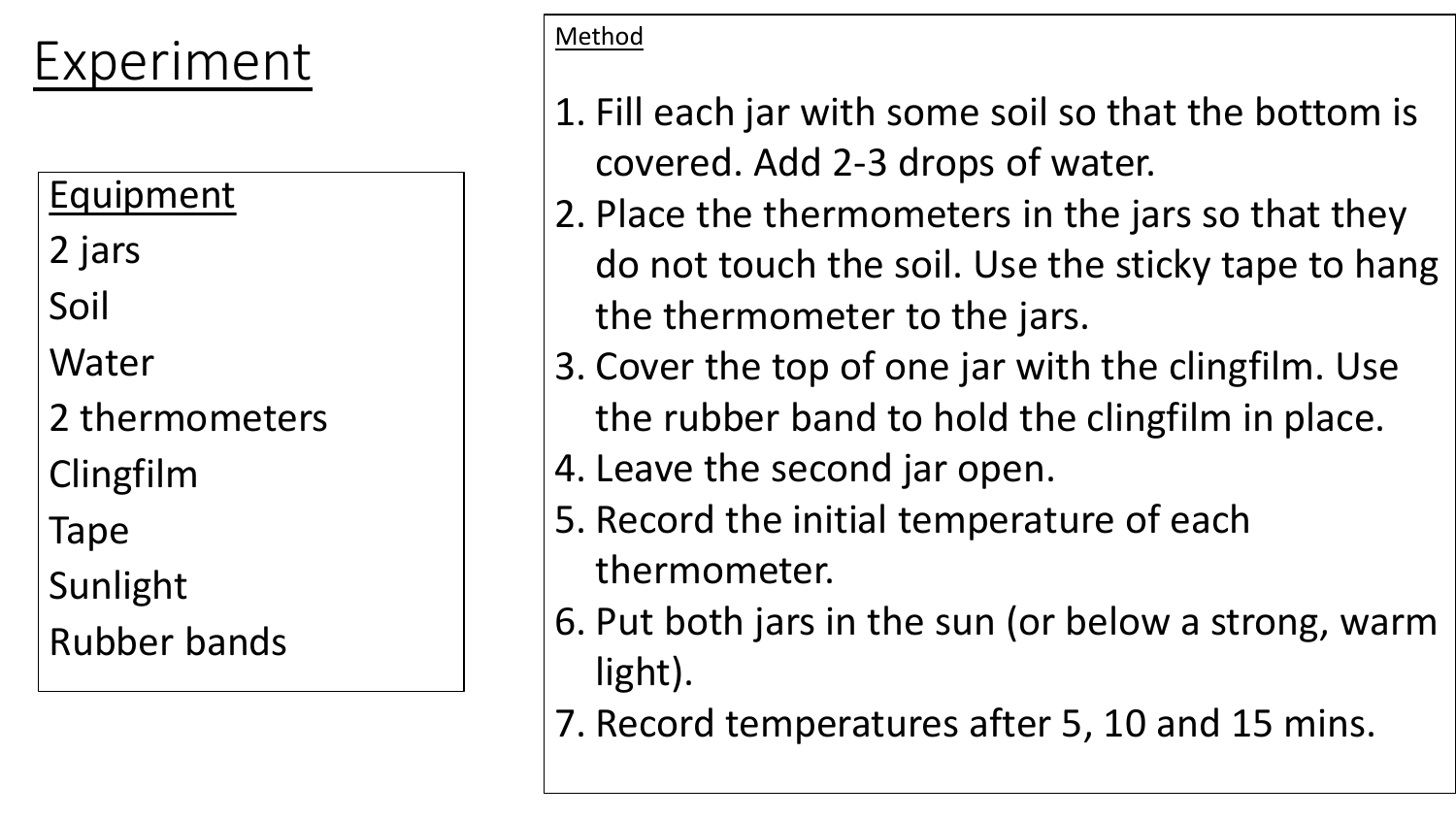

## *Our experiment*



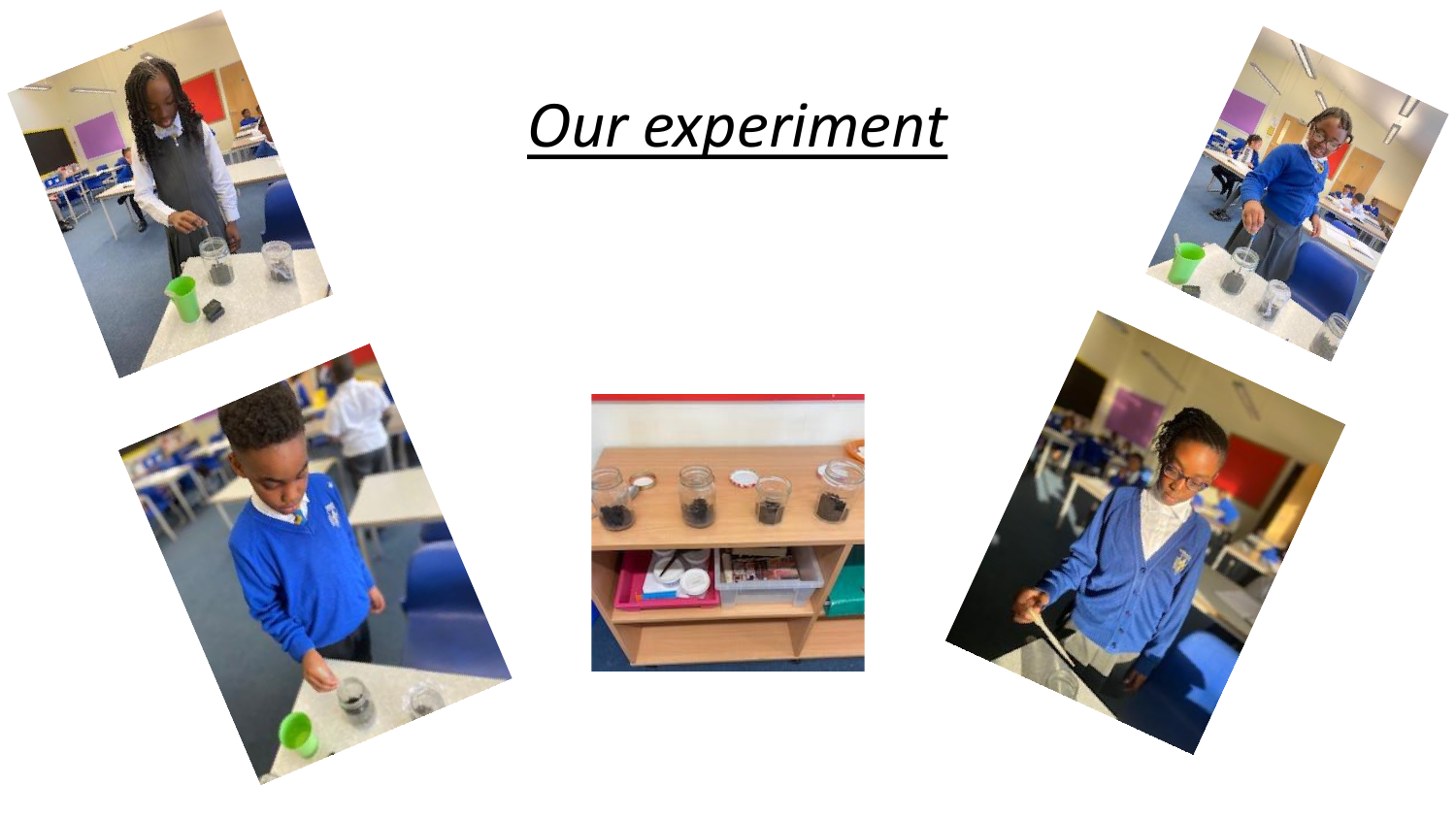### Results

We saw that the temperature rose quicker in the jar that was covered, when compared to the one that wasn't.

This helped to show us the effect of greenhouse gases, they are warming up our planet and we must do something to slow this down.